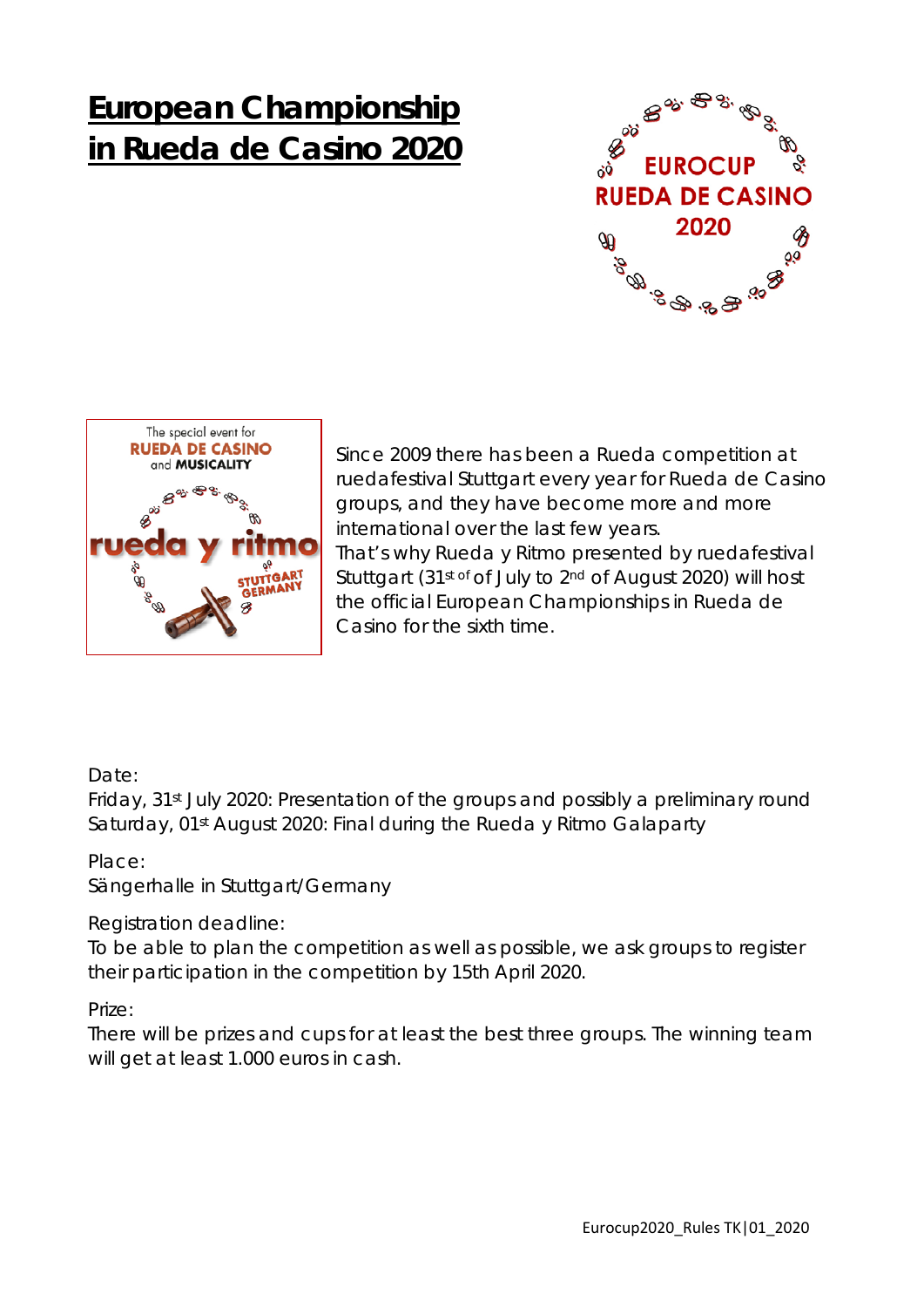### Rules for the competition:

## Preamble:

Rueda de Casino is a dance for groups with a big social component. Despite them comprising the element of competition, there will be a spirit of fair play in the European Championships in Rueda de Casino. All participants, judges, the supervisor and the organiser will treat each other honestly, open mindedly, fairly and with respect.

1. Character:

Rueda is a special way to dance Cuban Salsa. All couples stand in a circle and dance the same moves at the same time, which are called out to them by a "cantante" (caller). In addition to usual Salsa moves there are special moves only for Rueda de Casino, such as those which involve changing dance partners and are typical of this kind of group dance.

2. Performance:

This should always convey the character of Cuban salsa. Acrobatics, lifts and other non-salsa or show elements can be added, but may not be the main aspect of the performance. We expect predominantly dynamic Ruedas with frequently change of partners!

3. Group size:

4 to 12 couples per group with no restrictions on gender

4. Participants:

All dancers are allowed to participate, but everyone is only allowed to dance in one group. As German law stipulates the protection of minors, every dancer has to be at least 18 years old.

5. Choice of music:

Each group is allowed to perform to their own music, which can also be a mix of different songs. But it should consist of at least ca. 75% salsa rhythm (Timba, Son, etc.). The selected music should last 3:00 to 3:30 minutes (absolute min 2:45; absolute max. 3:45, plus maybe 0:20 intro). There are no restrictions on the speed of the music.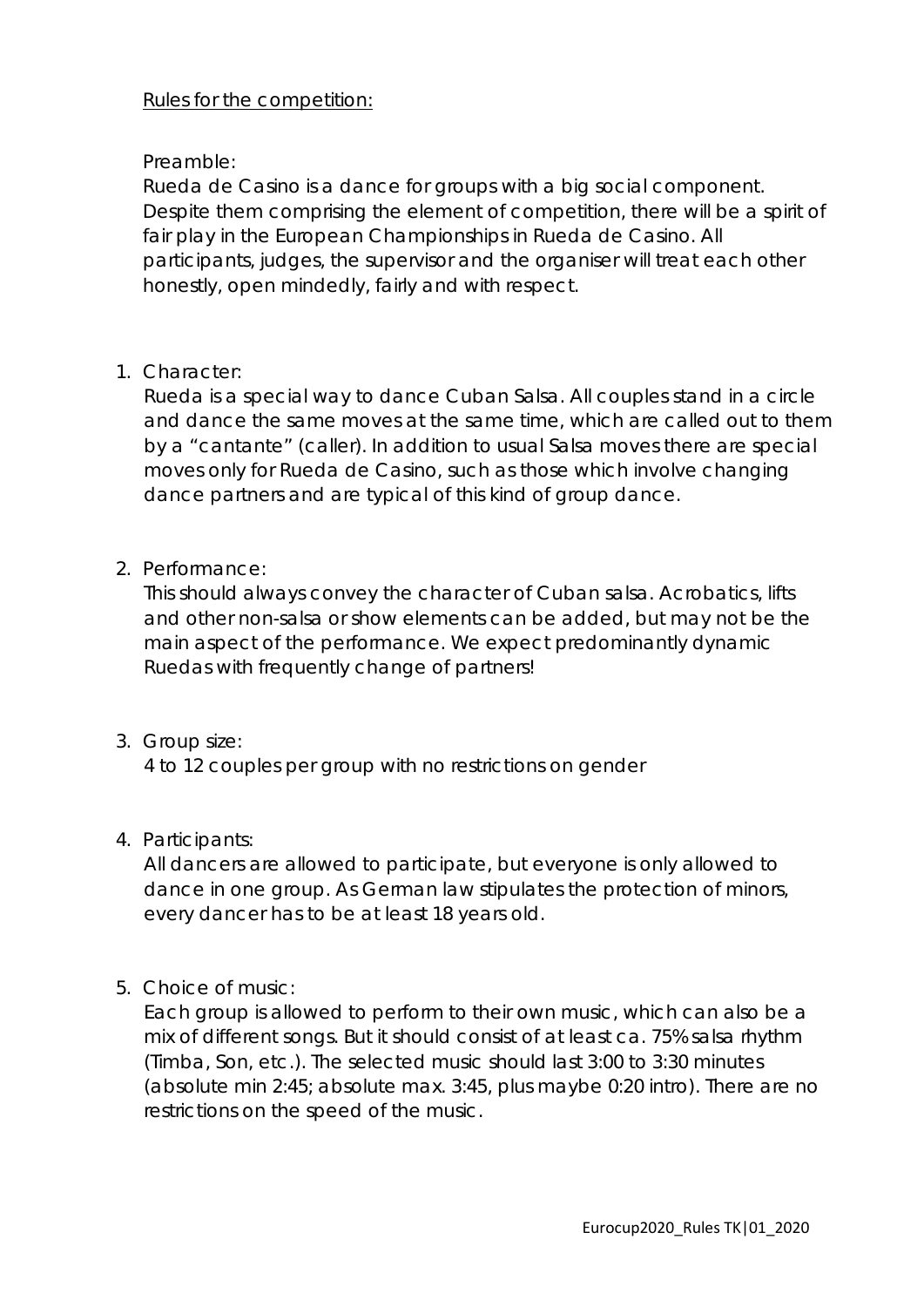# 6. Own music:

Every groups should send a music file with its own music per email to the organizer, recorded in high quality in a common music data format (e.g. mp3). Please send it before 15<sup>th</sup> of July 2020.

We suggest every group to bring an USB-stick with the music for reserve.

7. Entry Fee:

Each dancer needs a "Fullpass" or at least a "Partypass" for Rueda y Ritmo Stuttgart, which will be offered at a sizeable discount to the groups (in 2020: e.g. Partypass only 15 Euros per person).

8. Jury and Judges:

The at least 5 judges will be selected because of their qualifications, experience and competence. Nobody can be a judge if a partner or direct relative is a participant in the competition. A judge is not allowed to be an actual regular coach of one of the competing groups. The judges must decide independently, fairly and appropriately.

9. Supervising the rules / supervisor

It is the responsibility of the organizer to ensure that everybody keeps to the rules. He can announce a supervisor, who will support him in monitoring. The supervisor should not be a judge. If participants break rules or behave unfairly towards other competitors, the supervisor will give them a warning. In further cases or in very serious cases the organizer or the supervisor has the right to disqualify a group.

10. Judging by the jury

The judges will award points relating to the quality of the performance: the better the performance, the higher the number. Points will be awarded for each of the following three elements of performance

a) max 30 points: Quality of dancing (e.g. individual dancing skills, synchronicity)

b) max 40 points: Artistic merit (e.g. choreography, moves & combinations, use of the floor space, creativity , Rueda concepts, story line)

c) max 20 points: Rueda authenticity (e.g. frequent changes of dance partner, originality of the Rueda performance, live command calling of a caller/cantante)

d) max 20 points: Musicality (e.g. music interpretation, using of breaks of the music, correct use of changing Rhythm, according to the music, performance fits to the character of the music)